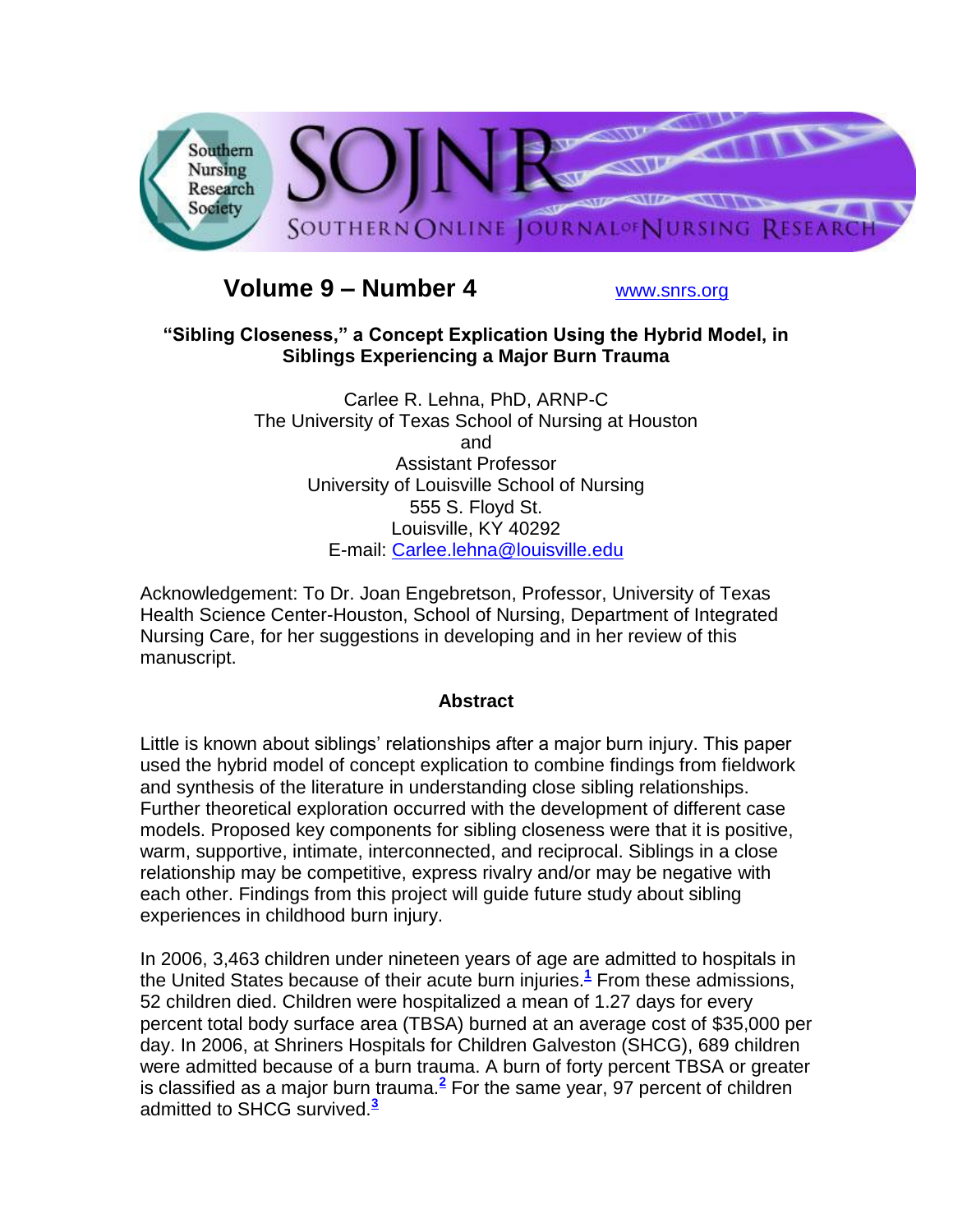When a burn occurs, the family of a child who has a major burn injury must suddenly adjust to many changes. The child with the burn injury and a parent or guardian often receive care many miles from home. Within the context of survival, the injured child may lose limbs, ears, and a nose, and be critically ill and in pain for many weeks. In many instances the parent and siblings who remain at home deal with the uncertainty of whether the child with burns will live, while roles within the family are readjusted to meet the needs of daily living.<sup>[4-8](http://snrs.org/publications/SOJNR_articles2/n)</sup>

Once survival is assured, family members focus on the reconstructive process. For the child with burns, this could involve numerous surgeries throughout childhood at the same distant hospital, months in physical and occupational therapy, and the most important, adjustment to changes in appearance.**[4,5,7](http://snrs.org/publications/SOJNR_articles2/n)** Thus, the family focuses much energy on the child with burns possibly neglecting the siblings at home.**[9](http://snrs.org/publications/SOJNR_articles2/n)**

Within the context of close family relationships, socialization occurs, communication skills are acquired, emotional regulation is learned, cognitive development happens, and later in life close relationships are patterned after earlier ones.**[10](http://snrs.org/publications/SOJNR_articles2/n)** Siblings spend many hours together and spans a lifetime. The sibling relationship may last longer than that of the parent-child one.**[11-13](http://snrs.org/publications/SOJNR_articles2/n)**

The purpose of this paper is to begin preliminary work in the theoretical examination of the concept "sibling closeness" through application of the hybrid model of concept analysis.**[14,15](http://snrs.org/publications/SOJNR_articles2/n)** The hybrid model was chosen because it is an interactive process combining both a literature review with clinical fieldwork. This paper as it relates to the concept sibling closeness describes movement from abstract to more concrete. The literature review and concept definition is integrated with clinical practice data in the final synthesis phase.**[15](http://snrs.org/publications/SOJNR_articles2/n)** This is important to nurses in their care of the family and not just the ill child. A more measurable concept definition helps in the assessment of healthy sibling adjustment when one sibling experiences a life altering illness.

A concept analysis of "sibling closeness" using the hybrid model involved three phases: a *theoretical phase*, a *preliminary fieldwork phase*, and *analytic phase*. **[15](http://snrs.org/publications/SOJNR_articles2/n)** The *theoretical phase* encompasses the selection of the concept, searching for relevant literature, examining concept meaning and measurement issues, and developing a working concept definition.

Relevant literature is reviewed with the focus of determining which conceptual models were chosen to guide previous studies, how concepts were operationally defined, and for the research level (e.g., whether studies were descriptive, quasi experimental or randomized control trials). In this phase, literature selection is based on clinical practice experience of the clinician (e.g., the clinician sees only one parent or caregiver at the hospital, sometimes they are crying, and they are seen frequently on the telephone). As clinicians care for families having a child with a major burn injury, they observe how family members cope and adjust to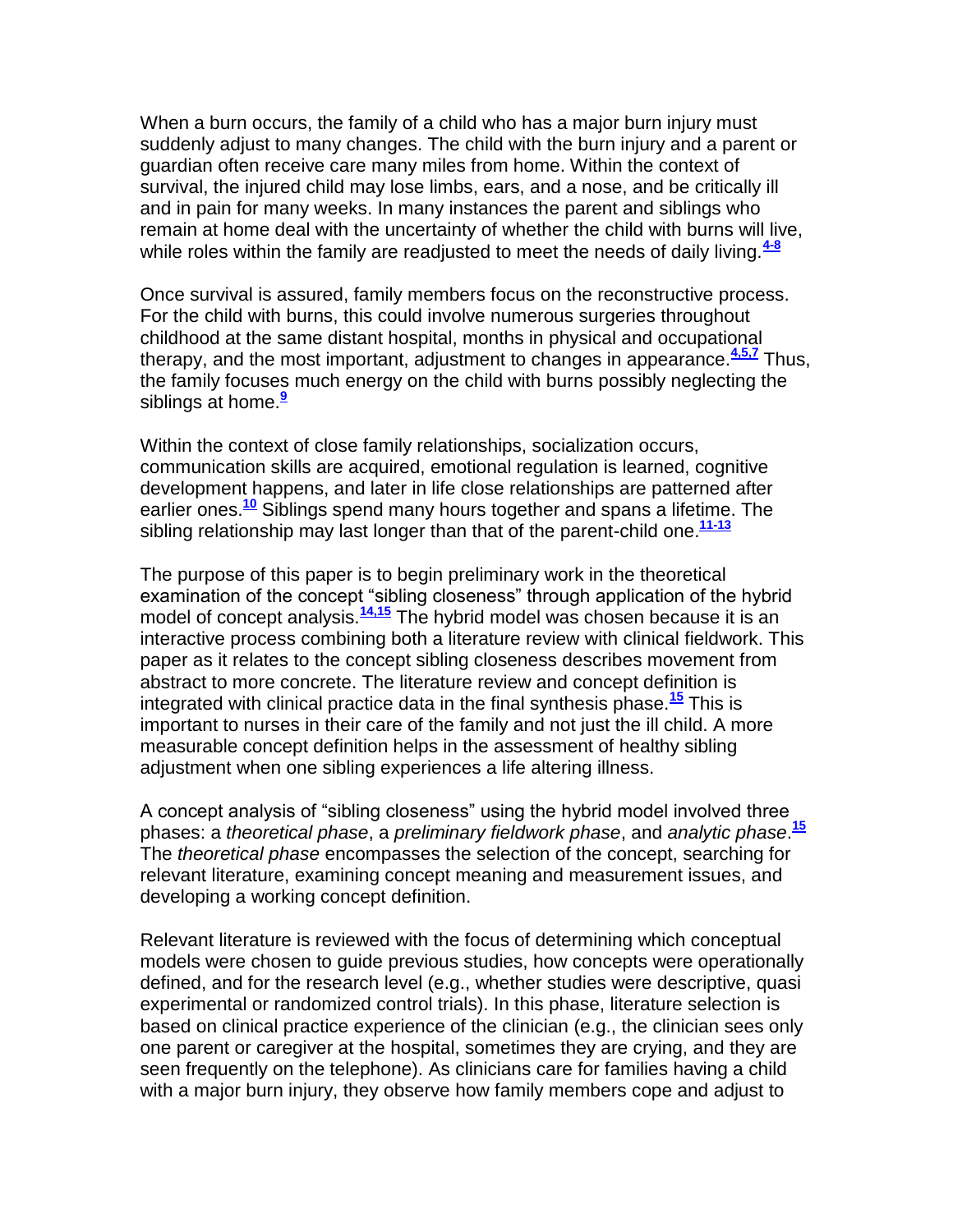the individual and family system stressors. In addition, stressor and coping patterns may emerge through these observations.

During the second phase, the *fieldwork phase,* the theoretical investigation is ongoing while entry into the clinical setting begins; cases are selected and preliminary analysis starts. The *analytical phase* is the final phase using the hybrid model of concept analysis. At this time findings from the literature are integrated and synthesized with fieldwork information from the participants. The end product is a written report. The written report synthesizes the theoretical exploration, the data gathered in the interviews, and analyzed during the final phase. This paper describes movement from abstract to more concrete and identifies gaps for future study. This is important to nurses because prior research into the sibling relationship has been with healthy sibling pairs or siblings of children with cancer. The concept analysis using the hybrid model is the beginning of testing a model which extends and explores how siblings describe their relationship after a life altering event. Rehabilitation nurses assess how families and family caregivers' (e.g., parents, siblings, relatives) abilities to help care for the child with the burn injury.

# **Hybrid Model Phases**

#### *Theoretical Phase*

In the *theoretical phase*, literature regarding sibling relationships was reviewed through searching nursing, sociological, and psychological databases. Key search words included: childhood chronic illness, siblings and sibling relationships, and siblings of childhood cancer. The psychological database yielded the most research describing "sibling closeness." In addition to searching the research literature during the theoretical phase, three theoretical models were reviewed from the perspective of understanding how sibling relationships were conceptualized within these models and for the purpose of developing research proposals for "sibling closeness." This examination could also help in understanding sibling experiences over time and in the development of an interview guide for future research. The three theoretical models included the family ecology model,**[16](http://snrs.org/publications/SOJNR_articles2/n)** the symbolic interaction model.**[17,18](http://snrs.org/publications/SOJNR_articles2/n)** and the *Theory of Goal Attainment.***[19,20](http://snrs.org/publications/SOJNR_articles2/n)** These models were chosen because within each, individuals are conceptualized as open systems interacting and changing within their environment. The sibling in the family with a child having a burn injury is changing and developing to meet the demands the major burn injury has placed on the individual and family systems. Few changes have occurred in King"s conceptual system but clarification and discussions have been ongoing.**[21](http://snrs.org/publications/SOJNR_articles2/n)**

*Family Ecology.* Bronfenbrenner"s basic premise is that the family is the context in which child development occurs.**[16](http://snrs.org/publications/SOJNR_articles2/n)** The mesosystem, exosystem, and chronosystem are the three systems, according to Bronfenbrenner, which influence a family"s ability for child development. In using a mesosystem model,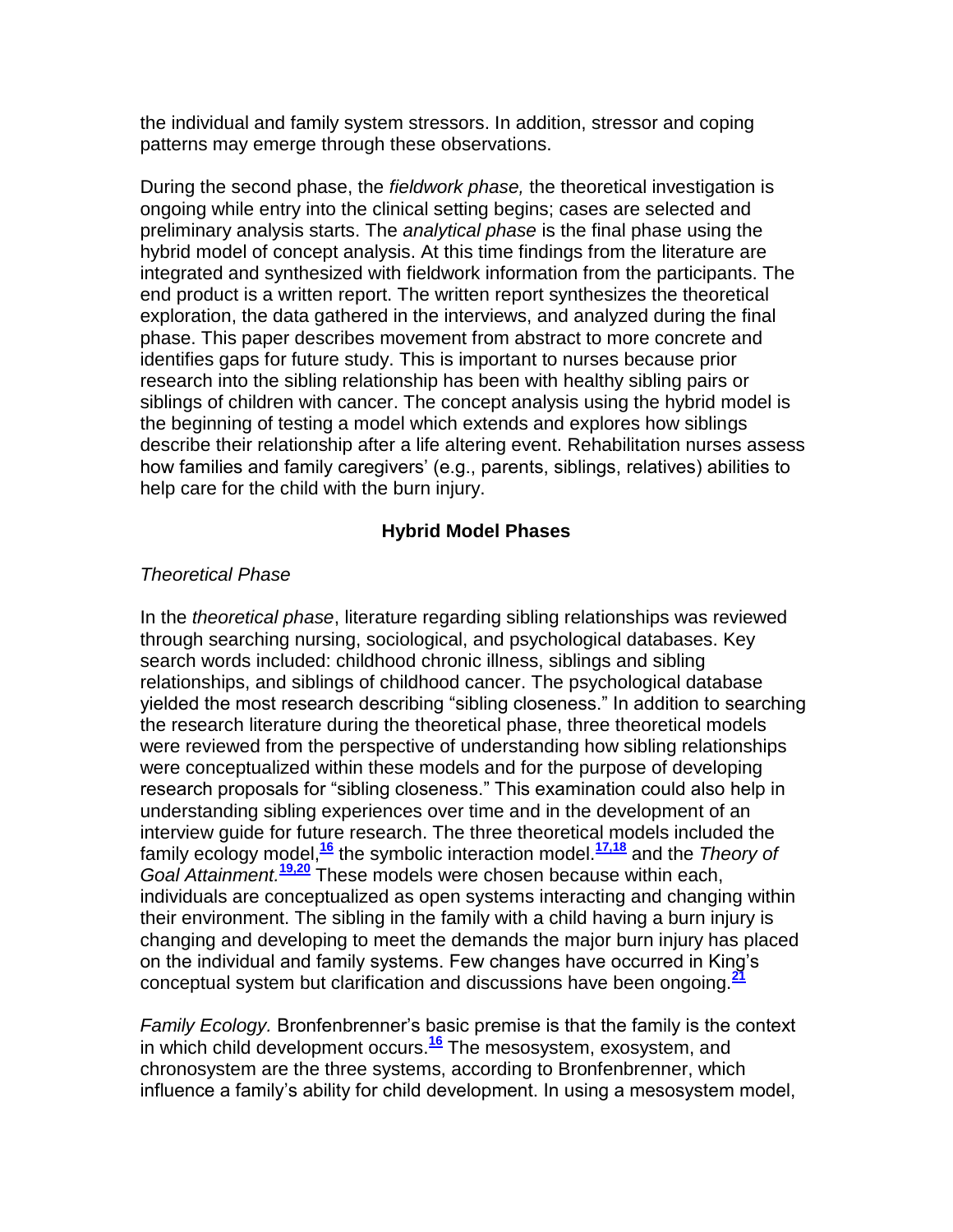Bronfenbrenner recognizes there are other settings, operating simultaneously, in which the child participates where additional development does occur (e.g., daycare, church, school). In an exosystem model, family members are influenced by systems in which the child does not spend time, but that in turn will influence family"s ability for child development (e.g., where parents work). In a chronosystem model, change is examined over time, within the person, and within the environment. This change is described as being a dynamic process.

Within the family ecology model, the child with the major burn trauma would be conceptualized as a non-normative (e.g., traumatic or sudden event) transition within the chronosystem model. The major burn trauma would serve as a direct influence on developmental change. Retrospective, longitudinal, or crosssectional research designs could be implemented. Information could be gathered from various family members. As the siblings portray their home environment and daily activities, before and after the burn injury, patterns emerge which may indicate changes in child development.

*Symbolic Interaction.* The interaction approach, a family development theory, was first developed in sociology and social psychology.**[17,18](http://snrs.org/publications/SOJNR_articles2/n)** This theory stems from work by George Herbert Mead. The theory focus is on family interactions with the environment as being symbolic. That is, people behave and interact on how they give meaning to the "symbols" in their lives.**[18](http://snrs.org/publications/SOJNR_articles2/n)** The symbolic meanings define our world and those who interact with us. Units of study involve the act, interaction, person, dyad, and triad. Interactional behavior, highly developed, is described in terms of events. Theoretical assumptions involve: "human behavior is understood by the meanings of the actor; actors define meaning of context and situation."**[17,18](http://snrs.org/publications/SOJNR_articles2/n)**

Key concepts for symbolic interaction theory are: socialization and role.**[17](http://snrs.org/publications/SOJNR_articles2/n)** Mead describes socialization as the child "incorporating his- or her-self into the role of another."<sup>[17p151](http://snrs.org/publications/SOJNR_articles2/n)</sup> Role, is the "individual's ability to take the roles of," or "put himself in the place of, the other individuals implicated with him in given social situations."**[17p141](http://snrs.org/publications/SOJNR_articles2/n)** These roles are defined by the perceived norms, and expectations held by family members.**[17](http://snrs.org/publications/SOJNR_articles2/n)** Family is a unit of interacting persons, who have a variety of roles within the family.

In an example of how research using the symbolic interaction framework could be conducted to examine the concept "sibling closeness," sibling social situations would be looked at in an attempt to understand that socialization occurs as the siblings take the role of one another. Play in children is one way children take on the role of another. When play descriptions are examined, before and after the burn injury, a child"s taking of the roles of another will begin to emerge. Also, as the siblings describe their home environment and daily activities, before after the burn injury, other patterns emerge which may indicate the perceived family norms and family expectations of its members before and after this life-changing event.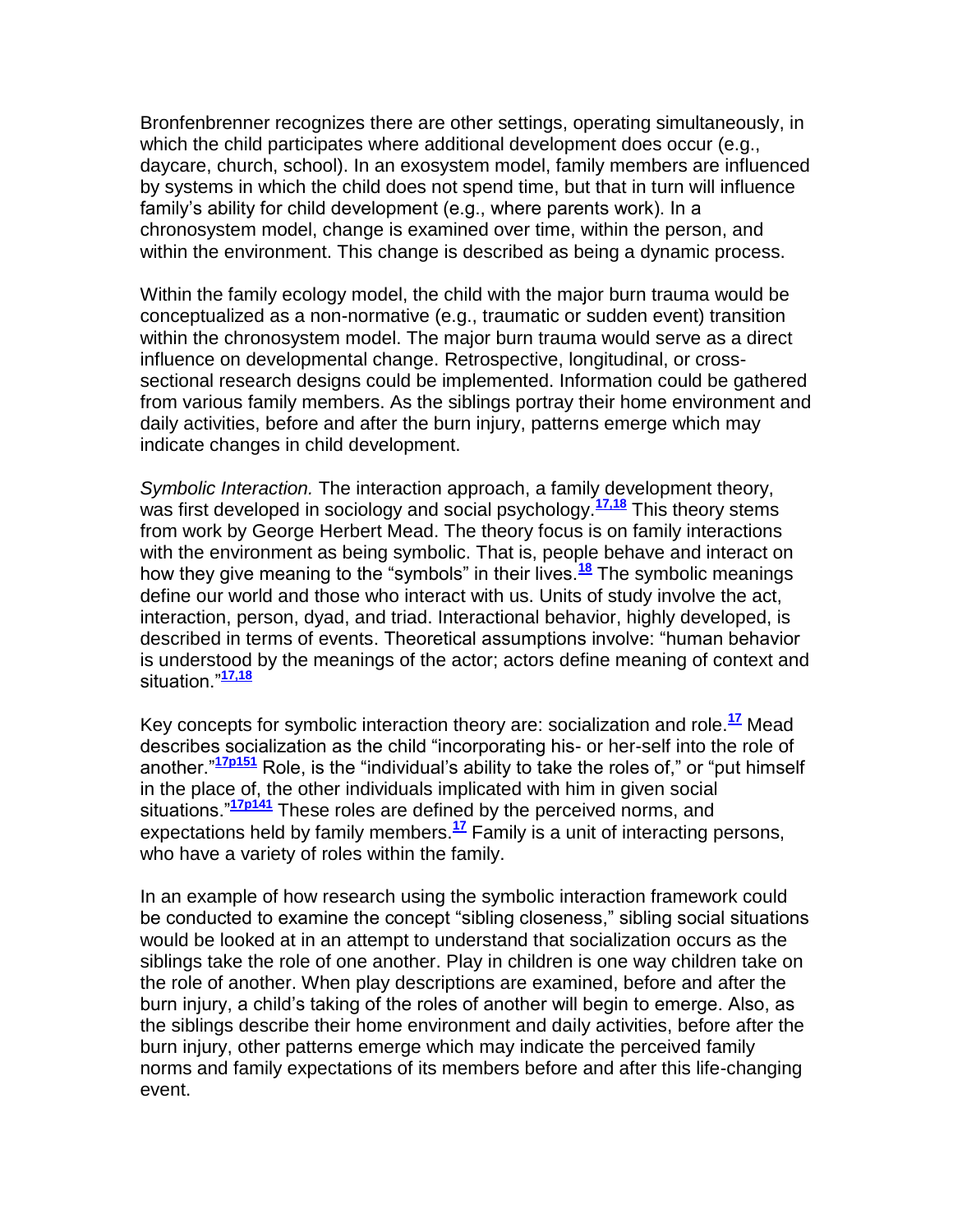Theory of Goal Attainment. Within nursing, one nurse theorist's perspective that might be considered similar to those of the symbolic interaction perspective is the Theory of Goal Attainment by Imogene King.**[19,20](http://snrs.org/publications/SOJNR_articles2/n)** Frey and colleagues describe the major strengths of King"s conceptual system are that it may be used with individuals, small groups, and complex organizations.**[21](http://snrs.org/publications/SOJNR_articles2/n)** Few changes have occurred to King"s conceptual system since its origination and include the concept of coping being added to the personal system and spirituality being added as a basic assumption about human beings. Finally, the terms conceptual framework, conceptual model, or paradigm have been changed to conceptual system.

King explains individuals, as members of groups, learn to meet basic needs through interactions. Perceptions of the environment, and use of verbal and nonverbal communication, lead to transactions. Transactions are the purposeful interactions that lead to goal attainment.**[19,20](http://snrs.org/publications/SOJNR_articles2/n)**

In King"s conceptual model,**[20](http://snrs.org/publications/SOJNR_articles2/n)** the individual"s *personal system* interacts with *interpersonal systems* (groups), and *social systems* (society). *Personal system* concepts related to this research are the concepts of perception, self, body image, growth and development. *Interpersonal systems* exist as dyads, and as triads. Sub concepts within this system pertinent to this study are role, interaction, communication, and transaction.

King"s model is applicable to conceptual research of "sibling closeness" by examining perception, a personal system concept.**[20](http://snrs.org/publications/SOJNR_articles2/n)** Within the personal system, King believes, through perception, an individual learns self-understanding. She describes language as a symbolic way to communicate actions, interactions, customs, and beliefs.**[20p19](http://snrs.org/publications/SOJNR_articles2/n)**

Application of the interpersonal system model occurs, King suggests, when two or more individuals interact in a sequence of verbal and nonverbal goal-directed behaviors. The individual brings "knowledge, needs, goals, expectations, perceptions, and experience that influence interactions."**[20p60](http://snrs.org/publications/SOJNR_articles2/n)** For King, within each interaction, personal perception leads to judgment, which leads to action. A reaction leads to an interaction that ends in the transaction occurring. Goal attainment through the transactional process allows for socialization throughout childhood development and is supported when "sibling closeness" occurs.

Three authors in particular have used King"s conceptual system with similar populations as siblings of child with a major burn injury.**[22-24](http://snrs.org/publications/SOJNR_articles2/n)** Two authors applied model concepts in specific patient populations. The third author tested propositions from the model.

McKinney and Dean applied King"s theory in adult women in treatment for alcohol dependency who were abused as children.**[24](http://snrs.org/publications/SOJNR_articles2/n)** Parallels from this article for this project could be drawn to children with burn injuries, because 20 to 25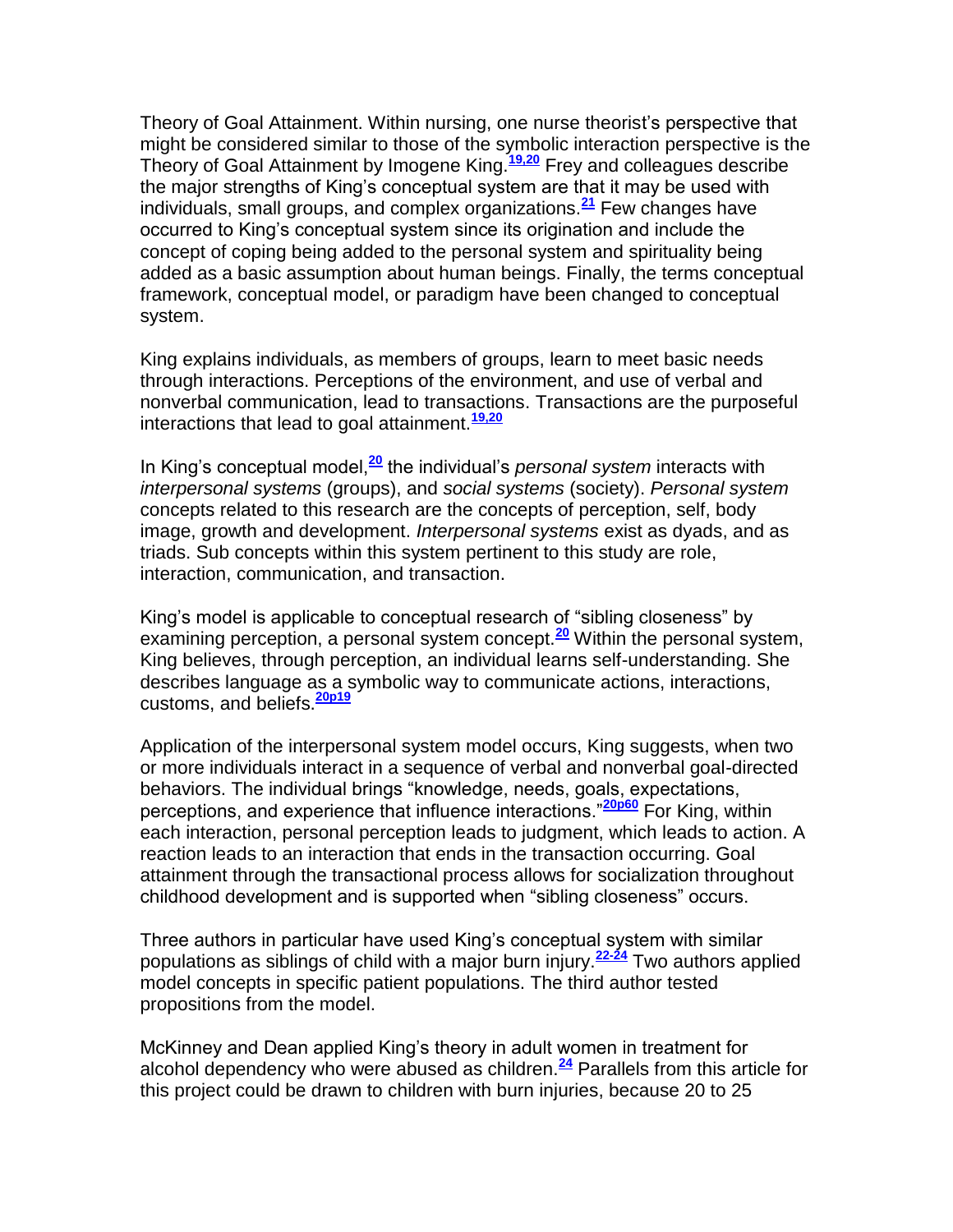percent of the children's burn injuries are caused by adult neglect and abuse.<sup>[2](http://snrs.org/publications/SOJNR_articles2/n)</sup> In this article, King's conceptual system application was made in the woman's personal system, interpersonal system and social systems.

Williams applied King"s conceptual system in rural nursing theory.**[22](http://snrs.org/publications/SOJNR_articles2/n)** She believed the concepts of perception, growth and development, time, communication, and interaction are most helpful in explaining and predicting clients' from rural areas health care practices. She suggested that clients from these areas may not have the same access to care that others from urban areas do and this lack of access influences health care practices and health but Williams did not do model testing. Children with major burn injuries are similar to those from a rural area in that they are treated in centers far from home. Siblings and other family members at home may have decreased interactions with the injured child which could influence health care practices.

Doornbos, in the one study, tested four propositions from King"s model in families of young adults with serious and persistent mental illness.**[23](http://snrs.org/publications/SOJNR_articles2/n)** Theses were:

- Family health is impacted by family stressors.
- Family health is impacted by family coping.
- Family health is impacted by the family's perception of the child's level of health.
- Family health is impacted by the time since diagnosis.

Results of the theory testing showed that as family stressors increased, family health scores decreased. Family health was also impacted by family coping. A relationship was not found between the family"s perception of the child"s health and family health. Nor was a relationship found between the time since diagnosis and family health.

In this concept explication using the hybrid model, King"s conceptual model would be used as the structure for knowledge discovery, and within the personal system the concepts of perception, self, body image, and time might be explored. Within the interpersonal system interaction, communication, roles, stress, and transaction would be important concepts. Sibling"s perceptions of their experience are developed through communicating and through interactions with each other. Outcomes of these interactions influence the stress siblings are experiencing, their body image, their self, and their growth and development over time.

# *Fieldwork Phase – Methods*

The next phase described in the hybrid model is the *fieldwork phase*. Refining and supporting validation of the concept "sibling closeness" occurred through limited and preliminary fieldwork. A narrative, life history exploration was implemented to gather data during this project phase.**[15,25](http://snrs.org/publications/SOJNR_articles2/n)** Internal review boards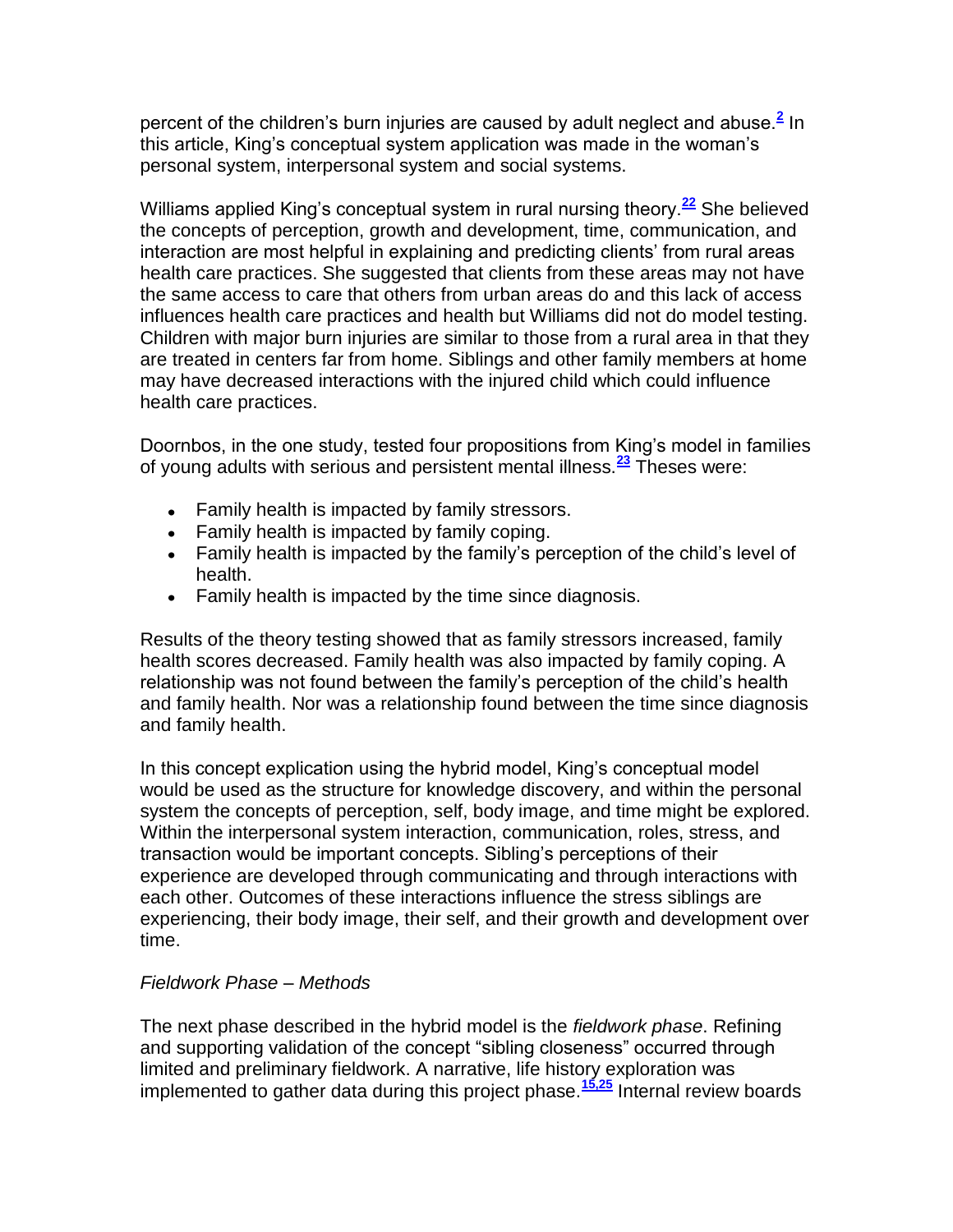at the academic and clinical institutions gave project approval. This was a case study investigation of a burn injury survivor and his sibling met the interview criteria of having had a major childhood burn injury and being at least 2 years post burn injury.

Participants. Dialogue participants were a 30-year-old survivor (A) of a major burn trauma and his younger sibling (J). A was 10-years-old when he received a major flame burn, and his brother J, 8-years-old. The boys lived with their parents in a single-story home outside of a small town in the south eastern United States.

The conversation with J, over a speaker telephone was audio taped in an office at a children"s burn hospital and transcribed verbatim. A"s conversation was audio taped in an office, at a children"s burn hospital, and also was transcribed verbatim. The interview guide developed using an ethnographic approach suggested by Spradley**[26](http://snrs.org/publications/SOJNR_articles2/n)** and piloted previously with the sibling of a cancer survivor,**[27](http://snrs.org/publications/SOJNR_articles2/n)** is found in Table 1 and 2. Demographic data was gathered and thermal injury severity classified according to guidelines found in Table 3.

#### *Analytic Phase with Fieldwork and Literature Synthesis*

For the analytic phase, fieldwork data of preliminary in-depth interviews were analyzed.**[15](http://snrs.org/publications/SOJNR_articles2/n)** After the audio tapes were transcribed verbatim, beginning definitions of sub-concepts (e.g., closeness, rivalry, positive) and the outcomes of sorting into categories from the two siblings" transcripts were shared with instructors and classmates in a doctoral theory class. Then the analysis was further discussed with her academic advisor, a senior qualitative researcher. During the analytic phase a review of nursing, sociological, psychological literature was examined looking for support of the key components of sibling closeness which emerged from the interview data. Further concept refinement and development occurred as model cases were developed. During class discussions with peers and instructors the author struggled with accepting that a close sibling relationship had both positive and negative components. A preliminary transcript analysis with supporting research evidence was required for completion of the class. Further data analysis and manuscript development occurred through independent interactions with her academic advisor. The academic advisor was part of the audit trail as she participated from the projects beginning until manuscript submission.

Since there is a lack of research with siblings having a brother or sister having a burn injury, the psychosocial literature was examined to understand the components of a typical sibling relationship. Dunn and colleagues describe a typical sibling relationship as having both negative and positive components.**[10,28-](http://snrs.org/publications/SOJNR_articles2/n) [30](http://snrs.org/publications/SOJNR_articles2/n)** For this project, key components of the concept "sibling closeness" which emerged from the interview data and which were supported by the literature review are that it is positive, supportive, warm, intimate, interconnected, reciprocal, and may be competitive, have rivalry and be negative.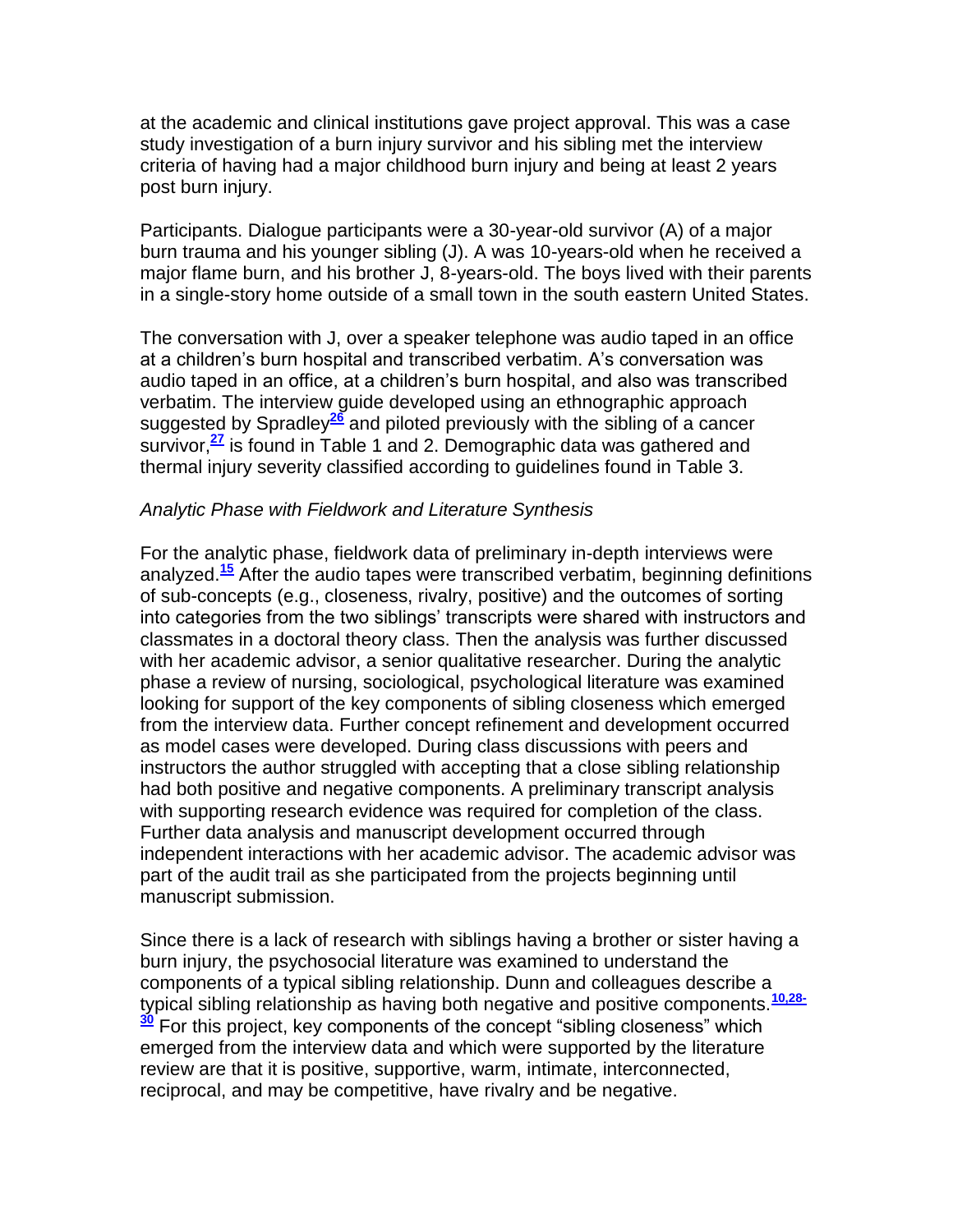*Descriptions of Closeness*. An example of positive, supportive, warm, intimate, interconnected expression is illustrated by the following quote after A"s burn injury: ". . . a little bit closer because he (A) had to come to me (J) to help him do some stuff that he wanted to but couldn"t. I had to help him with it."

An example of a reciprocal expression is illustrated in this quote: "And we"re close in that I (A) know that I can depend on him (J) and he can depend on me if we needs [sic] help . . ."

Examples of rivalry, competition, and being negative were found in the following dialogue from the two brothers:

*Prior to the burn.* "A's description follows: we had a healthy sibling rivalry between the two of us. And I tended to like, to, my humor is a little more biting, or sarcastic and my brother did not like that so that was a source of conflict a lot of the time. . . I could be physical too. There was a [sic] when he became bigger than I and at that point, I began to get less verbal because he could pin me down and do what he wanted to me."

*After the burn. "*I think there was a couple of years when we didn"t get along very well. . . because of just the personality differences there were in us [even after the burn]."

*Currently.* "When we were little, I mean the last person we"d turn to was each other. I mean, if he tells me I"m going to tell Momma and Daddy on you. . . [Now] I mean, we fight and argue all the time."

*Literature Synthesis.* A literature review of the research on sibling pairs describes the most support for "sibling closeness" as being positive.**[10,28-34](http://snrs.org/publications/SOJNR_articles2/n)** These researchers further describe relationships as positive (e.g., gives, shows, helps, smiles, laughs, is helpful, and affirmative) with the concepts of warmth, support, and closeness. Dunn suggests too, that siblings when facing major crises become closer and more supportive (e.g., cancer, major burn injury, traumatic brain injury).**[10](http://snrs.org/publications/SOJNR_articles2/n)**

*Positive*. Family type (i.e., intact, single mother, stepfather, and stepmother, complex) was not related to sibling positivity in healthy sibling pairs.**[28](http://snrs.org/publications/SOJNR_articles2/n)** Similar findings were reported by Kaminiski and Dewey, for two parents, single, or blended two parents.**[31](http://snrs.org/publications/SOJNR_articles2/n)**

Partner affection was related to sibling positivity in both older and younger siblings for both step and non-step families.**[29,33](http://snrs.org/publications/SOJNR_articles2/n)** For younger children in singlemother and complex stepfamilies sibling positivity was associated with better adjustment.**[28](http://snrs.org/publications/SOJNR_articles2/n)**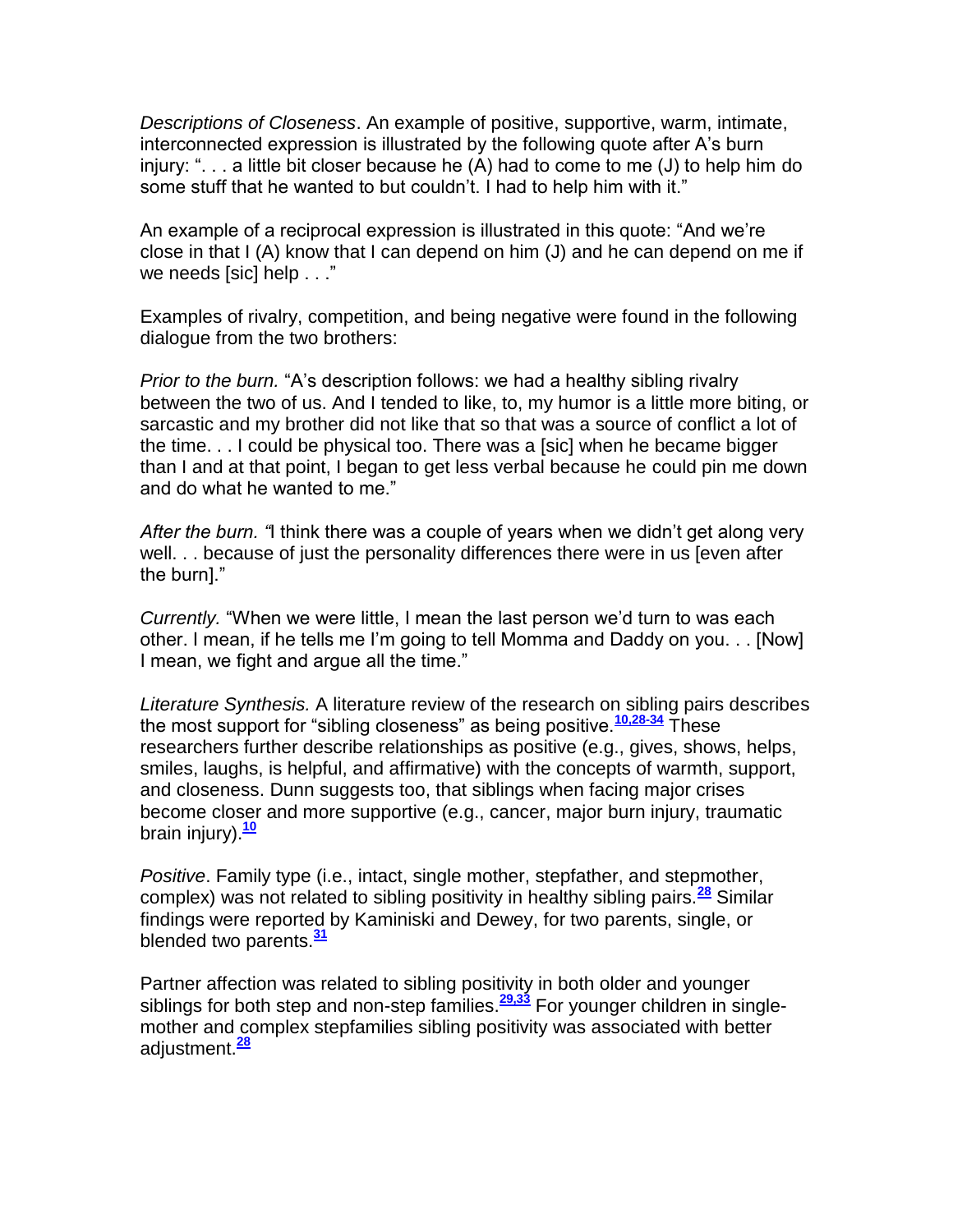Among older siblings, sisters were more positive.**[29,30](http://snrs.org/publications/SOJNR_articles2/n)** In another study, older siblings who described themselves as low on warmth towards a younger sibling, made more negative comments about their sibling relationship.**[30](http://snrs.org/publications/SOJNR_articles2/n)** Lack of friendly behavior toward a sibling (e.g., hitting, takes toys away, restrains, and teases) showed a relationship toward later adjustment problems such as increased externalizing behaviors.**[30](http://snrs.org/publications/SOJNR_articles2/n)** Kaminiski and Dewey, in a study of ninety siblings, between the ages of 8 and 18 years-of-age, had thirty siblings per group.**[31](http://snrs.org/publications/SOJNR_articles2/n)** The groups included individuals with a sibling: who was diagnosed with autism; who was diagnosed with Down syndrome; and who had no known disability. These authors, for siblings of children with Down syndrome, reported significantly higher levels of closeness and intimacy. No effect by gender was found.

Over eighty percent of the siblings, in a study by Pit-Ten Cate and Loots with siblings of children with a disability, described themselves as having fun with their brother or sister. Positive experiences, described by 43 siblings in this study, related to the "extras" they received due to their siblings" disability.**[32](http://snrs.org/publications/SOJNR_articles2/n)**

Horwitz and Kazak reported, for mothers, in a sample of 25 families of newly diagnosed child with cancer, that they believed the siblings exhibited more positive-ness (prosocial behavior) after diagnosis. These authors suggested having an ill sibling enhanced socialization.**[34](http://snrs.org/publications/SOJNR_articles2/n)**

*Supportive, warm, and intimate.* Research supported the conceptual definition for "sibling closeness" as being supportive, warm and intimate.**[28,31](http://snrs.org/publications/SOJNR_articles2/n)** Supportive, warm, and intimate is described as taking sides with, showing a strong feeling toward, and being very personal with. Kaminiski and Dewey describe siblings of children with Down syndrome as having higher nurturance (supportive), admiration (warmth), and intimacy.**[31](http://snrs.org/publications/SOJNR_articles2/n)** As described earlier, for younger children in single-mother and complex stepfamilies, sibling positivity was associated with better adjustment.**[28](http://snrs.org/publications/SOJNR_articles2/n)** Positivity was defined as giving emotional support, affection toward (warmth), and confiding in (intimate) their sibling by these authors.**[28](http://snrs.org/publications/SOJNR_articles2/n)**

*Interconnected, and reciprocal.* This concept can be defined as being mutually dependent and mutually affecting one another. Research support can be found for defining "sibling closeness" as being interconnected, and reciprocal.**[31,32](http://snrs.org/publications/SOJNR_articles2/n)** For siblings, in a family having a child with a disability, interconnectedness was described as doing things together.**[32](http://snrs.org/publications/SOJNR_articles2/n)** A reciprocal relationship could be described as the "admiration by" and "admiration of" the sibling. Kaminisky and Dewey reported siblings in a family having a child with Down syndrome expressed "admiration by" and "admiration of" their sibling more than a sibling in a family having a child with autism or normally developed children.**[31](http://snrs.org/publications/SOJNR_articles2/n)**

*Rivalry,* c*ompetitive, and negative.* Rivalry and competition is defined as being challenged by, opposed, or in a struggle with someone. Negative denotes being unhelpful, down beat, depressed, or disappointed.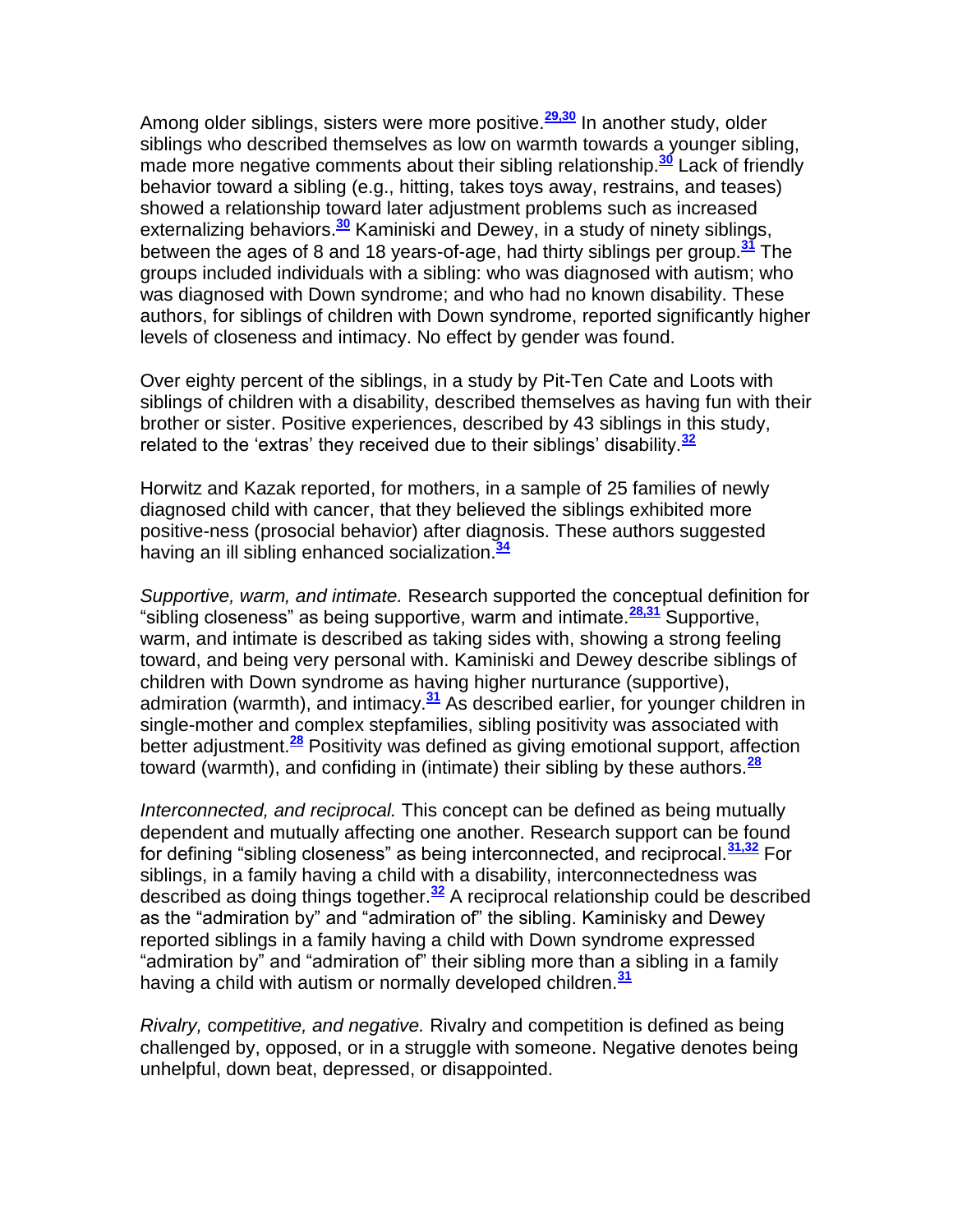In studying non-chronically ill siblings, researchers reported negative parental behavior toward each other was associated with negative behavior from older to younger sibling.**[29,33](http://snrs.org/publications/SOJNR_articles2/n)** For older and younger siblings, scoring high on externalizing problems, higher sibling conflict and rivalry was reported.**[30](http://snrs.org/publications/SOJNR_articles2/n)** Kaminisky and Dewey reported in their study, male siblings regardless of group (e.g., having normal, Downs, or autistic siblings), showed greater competition (rivalry).**[31](http://snrs.org/publications/SOJNR_articles2/n)**

In summary, "sibling closeness" may be defined as positive, supportive, warm, intimate, interconnected, and reciprocal.**[10,12,28-32](http://snrs.org/publications/SOJNR_articles2/n)** Sibling closeness may also have rivalry, competition and/or be negative.**[29-31,33](http://snrs.org/publications/SOJNR_articles2/n)**

*Outcomes of a close sibling relationship.* In a close sibling relationship the siblings: are sensitive to each other"s positive and negative feelings;**[29-32,35](http://snrs.org/publications/SOJNR_articles2/n)** manifest acceptance of each other;<sup>[10,28,30](http://snrs.org/publications/SOJNR_articles2/n)</sup> have open communication with each other,**[10](http://snrs.org/publications/SOJNR_articles2/n)** identify with each other,**[12](http://snrs.org/publications/SOJNR_articles2/n)** play with each other**[30](http://snrs.org/publications/SOJNR_articles2/n)** and compete with each other.**[29,30](http://snrs.org/publications/SOJNR_articles2/n)**

#### *Case Illustrations*

Constructing model cases may be helpful in concept explication. It is in constructing of cases that the investigator distances from the fieldwork and reexamines the data in relation to understanding and clarifying the concept. Case examples evolved out of this author"s extensive advanced nursing practice experience with families caring for a child with a chronic illness (e.g., children with hematology, neurological, seizure, cerebral palsy, thermal, etc. disorders) and through direct observation and participation in the clinical area. Cases described were a model case, a contrary case, and a related case.

*Model Case.* S and G were born 2 years apart. Before G was burned they liked to play together. They rode bikes, played football, and exchanged baseball cards, competing to see who could ride the fastest or get the most baseball cards. Occasionally, they might fight with each other. After the burn injury, S continued to keep in contact with his brother while he was hospitalized by speaking with him on the telephone or through email.

These siblings are close to each other. This closeness continues to be manifested by them talking with one another, being intimate, interconnected, and reciprocal even when one of the siblings is injured and hospitalized many miles away.

*Contrary Case.* T and B were twins. Prior to the burn the siblings liked different activities and played with different friends. T played baseball, swam, and climbed trees; B liked to draw, read, and sing. After B"s burn injury they continued not to talk to each other or play together.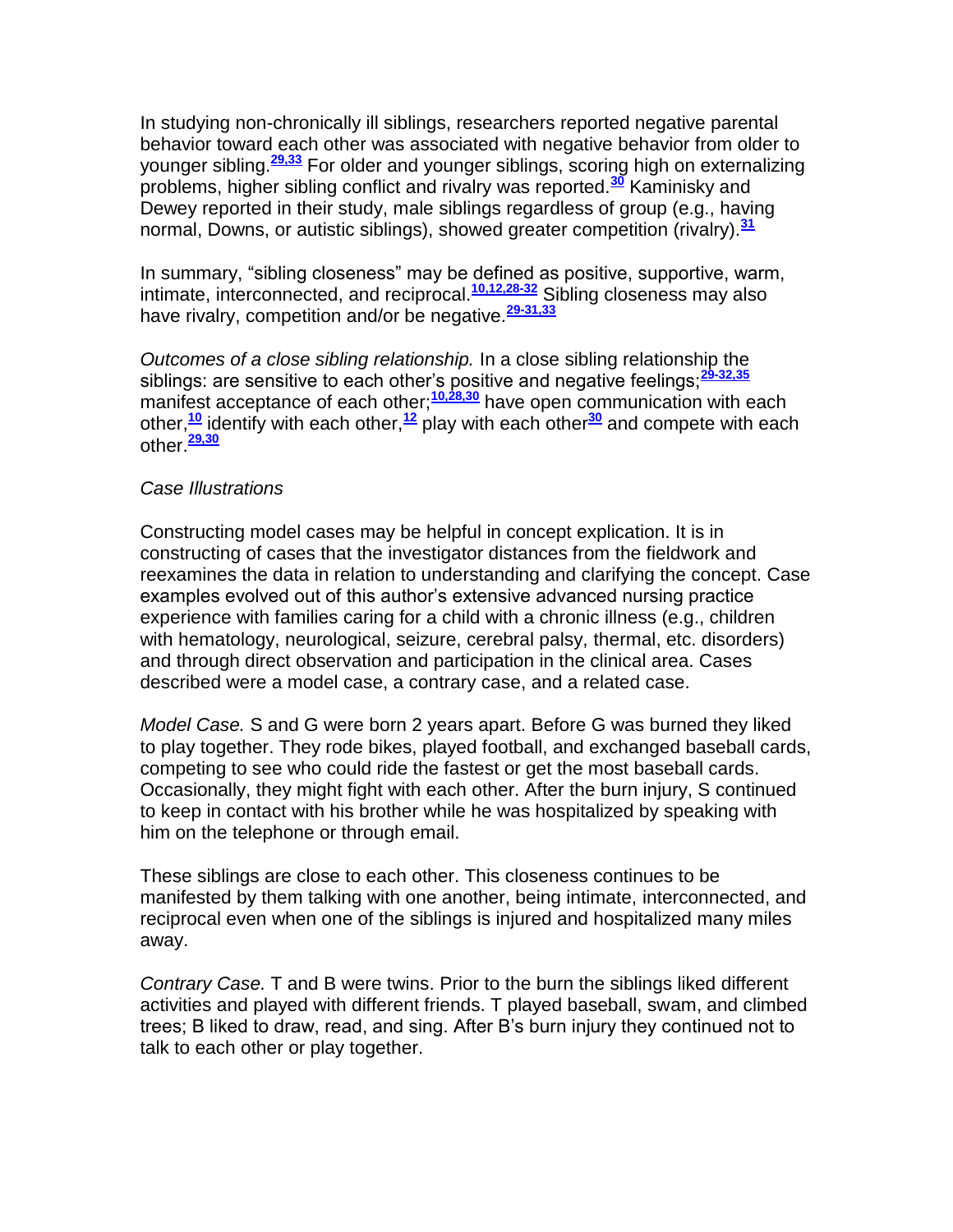These two siblings, even though they are twins, do not show a close sibling relationship. They like different activities, have different friends, and do not interact with each other.

*Related Case.* A and M"s parents divorced when they were one-year and fouryears-old. A, now 21, has always lived with his mother in California. M grew up in his father"s Florida home. As boys they never spent time together. A"s mother remarried and had a child, A now has a baby brother. Both his mother and stepfather were killed in an auto accident, his stepbrother was burned, and he is now appointed his brother"s guardian.

There may well be a positive, supportive, warm, intimate, interconnected, and reciprocal sibling relationship, though the stepbrothers are vastly different in ages, and the older brother now is fulfilling the parent role by being the younger brother"s guardian. The two brothers probably never will compete for the same object, nor be rivals.

# **Nursing Practice Implications**

"Sibling closeness" concept explication using the hybrid model provided a clearer understanding of the concept "sibling closeness" after a major childhood burn injury. Both the literature review and fieldwork experience help to clarify this concept. Key components of the concept "sibling closeness" developed from the synthesis of information are that it is positive, supportive, warm, intimate, interconnected, reciprocal, and may be competitive, have rivalry and be negative.

The hybrid model helped through the use research literature and narrative data from one sibling pair clarify sub-concepts in the sibling relationship construct. The nurse who focuses on providing holistic nursing care involves body, mind, and spirit and includes more than just the child with the burn injury. The community health nurse recognizes that the child with the burn injury is part of a family unit which may have few too many interacting members, and is influenced by both one"s cultural background and other external systems (e.g., church, school, work, etc.). The first step in providing holistic care involves assessing not just the injured child, but other family members, and the family as a whole for strengths and weaknesses. Because of their age and dependent state siblings at home may be more vulnerable.

The nurse in the community may first meet the child with a burn injury when they return home for physical therapy. At this time they should recognize their unique opportunity to assess the other family members not seen by the interdisciplinary burn care team. They may determine the siblings feel neglected after a major burn injury. Assessment and provisions for support of the at-home sibling was not described as happening for the participants in this interview. For the sibling, the nurse (e.g., school, community) may be the ideal person to assess the preexisting relationships (e.g., close versus distant versus conflicted), and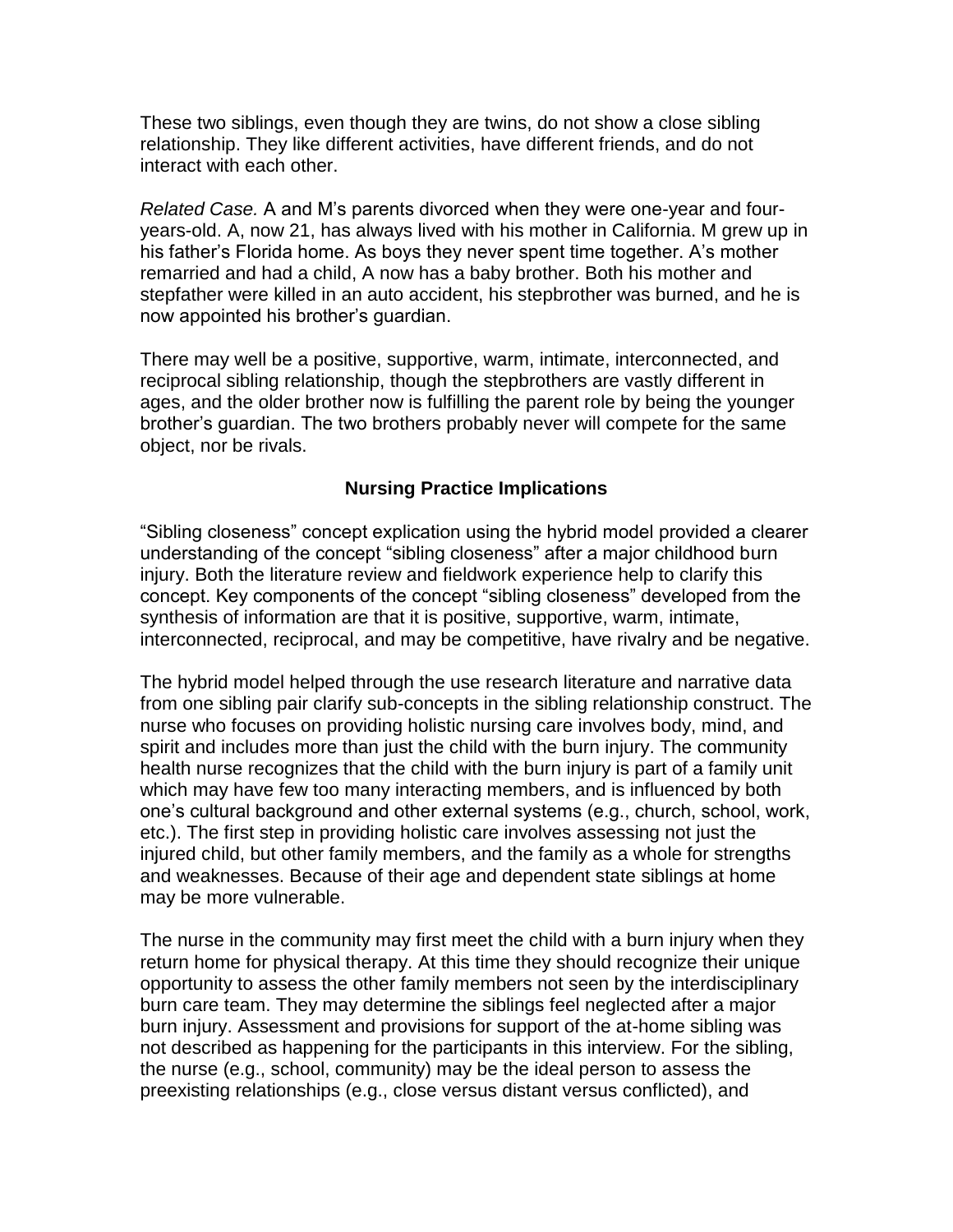changes in the relationship over time as the children adjust to the times when they are separated. Other possible ways the child at home could learn more about their sibling"s condition could be through pamphlets, or videos developed by the burn center.

Changes in sibling relationships may continue as the sibling becomes older or because of the child"s physical appearance. By understanding the components of a close sibling relationship the nurse in practice could evaluate ongoing changes; find peer support and/or psychological counseling in the home community when needed, or refer to interdisciplinary treatment team members (e.g., social workers, psychiatrist, psychologists.<sup>[36-39](http://snrs.org/publications/SOJNR_articles2/n)</sup> The sibling at home may provide support to the child with a burn injury throughout adulthood. As was seen by these two siblings, though they lived many miles apart, they talked frequently by mobile phone and were supportive of each other.

The nurse, to encourage development of sibling closeness by keeping communication lines open, can assist parents and help them use developmentally appropriate strategies in speaking with siblings.**[36-39](http://snrs.org/publications/SOJNR_articles2/n)** Another nursing role could be as an advocate for the sibling to family members, within the health care system, and within the local and national communities.**[36,40](http://snrs.org/publications/SOJNR_articles2/n)**

Some limitations of this concept analysis were that there were only two participants, who were Caucasian and had many years elapse since the injury. To strengthen findings, recruitment of siblings from diverse ethnic backgrounds, both girls and boys, being of different ages, and varying the time since burn injury would be important.

# **Conclusion**

Use of the hybrid model in concept analysis of "sibling closeness" is the beginning of a grounded exploration on sibling experiences before and after a major burn trauma. Strengths of this model are that both theoretical and fieldwork support initial concept development. Understanding sibling closeness is the first step in a bigger project of understanding the holistic and wide range of possible experiences siblings may encounter where there is a child with a major burn injury. Project findings could give direction for specific ways to reach out to siblings and other family members at home when a major burn injury occurs.

# **References**

- 1. American Burn Association. (2006). *National burn repository: 2005 report.* Chicago, IL: Author.
- 2. Herndon, D. N. (2007). *Total burn care.* Philadelphia, PA: W. B. Saunders.
- 3. Shriners Hospitals for Children Galveston. (2006). *Statistical report Galveston hospital*. Author.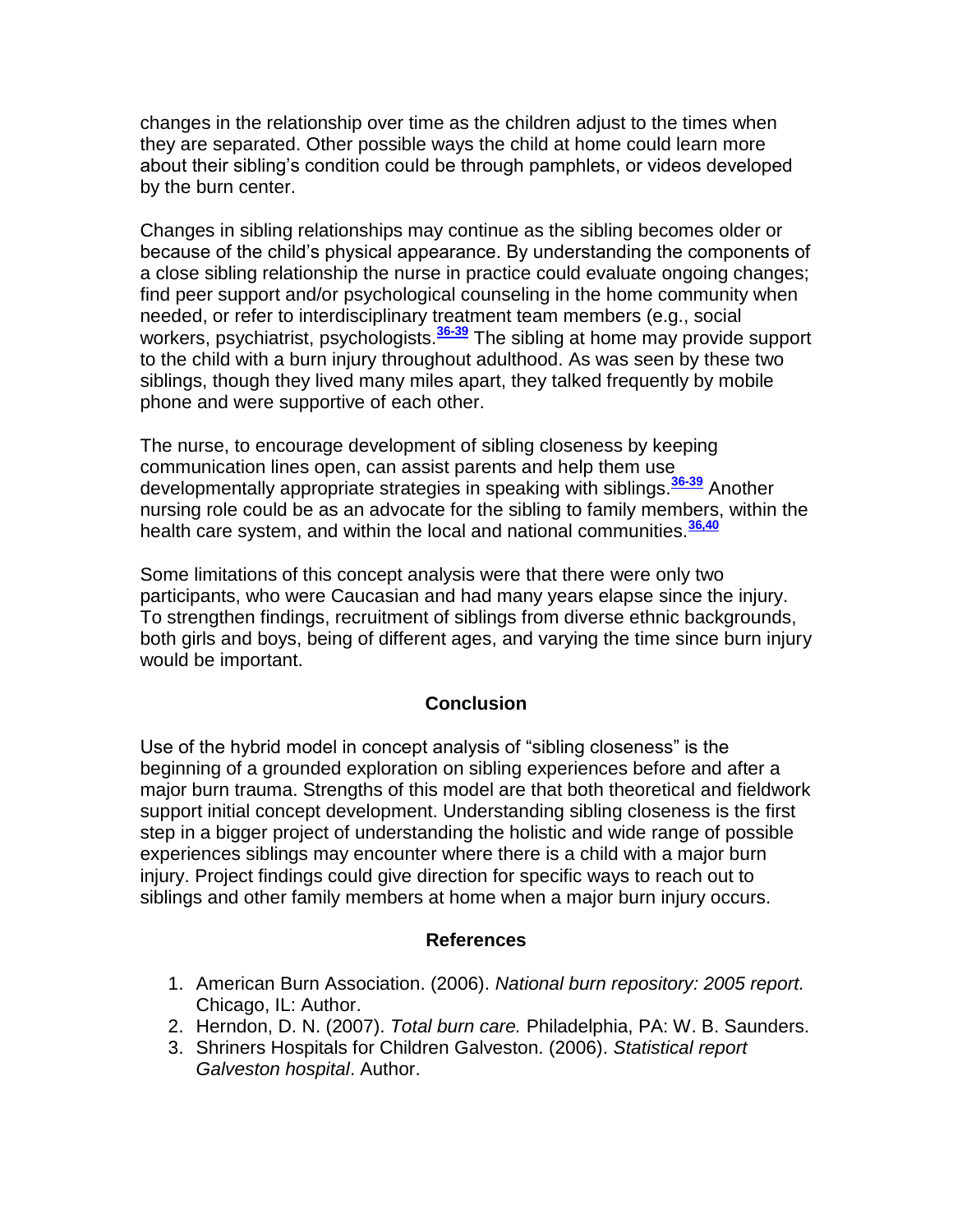- 4. Landolt, M., Grubenmann, S., & Meuli, M. (2002). Family impact greatest: Predictors of quality of life and psychological adjustment in pediatric burn survivors. *Journal of Trauma, Injury, Infection, & Critical Care, 53,* 1146- 1151.
- 5. Meyer, W., Blakeney, P., Moore, P., Murphy, L., Robinson, M., & Herndon, D. (1994). Parental well-being and behavioral adjustment of pediatric survivors of burns. *Journal of Burn Care and Rehabilitation, 15,* 62-68.
- 6. Blakeney, P., Meyer, W., Moore, P., Broemeling, L., Hunt, R., Roboson, M., & Herndon, D. (1993). Social competence and Behavioral Problems of Pediatric Survivors of Burns. *Journal of Burn Care and Rehabilitation, 14(1)*, 65-72.
- 7. Blakeney, P., Portman, S., & Rutman, R. (1990). Familial values as factors influencing long-term psychological adjustment of children after severe burn injury. *Burn Care & Rehabilitation, 11,* 472-475.
- 8. Blakeney, P., Herndon, D., Desai, M., Beard, S., Wales, R., & Seale, P. (1988). Long-Term Psychosocial Adjustment Following Burn Injury. *Journal of Burn Care and Rehabilitation, 9(6),* 661-665.
- 9. Mancuso, M. G., Bishop, S., Blakeney, P., Robets, R., & Gaa, J. (2003). Impact on the family: Psychosocial adjustments of siblings of children who survive serious burns. *Journal of Burn Care & Rehabilitation, 24,* 110-118.
- 10.Dunn, J. (1993). *Young Children's Close Relationships: Beyond Attachment.* Newbury Park, NJ: Sage.
- 11.Azmitia, M., & Hesser, J. (1993). Why siblings are important agents of cognitive development: A comparison of siblings and peers. *Child Development, 64,* 430-444.
- 12.Banks, S., & Kahn, M. D. (1975). Sisterhood-brotherhood is powerful: Sibling sub-systems and family therapy. *Family Process, 14,* 311-339.
- 13.Thompson, A., Curtner, M., & O"Rear, M. (1994). The psychosocial adjustment of well siblings of chronically ill children, *Children's Health Care, 23,* 211-226.
- 14.Morse, J. M., Hupcey, J. E., Mitcham, C., & Lenz, E. R. (1996). Concept analysis in nursing research: A critical appraisal. *Scholarly Inquiry for Nursing Practice, 10,* 253-277.
- 15.Schwartz-Barcott, D., & Kim, H. S. (2000). An expansion and elaboration of the hybrid model of concept development. In B. L. Rodgers & K. A. Knafl (Eds.), *Concept development in nursing* (pp.129-159). Philadelphia, PA: W. B. Saunders Company.
- 16.Bronfenbrenner, U. (1986). Ecology of the family as a context for human development: Research perspectives. *Developmental Psychology, 22,* 723-742.
- 17.Mead, G. H. (1934). *Mind, self, & society.* Chicago, IL: The University of Chicago Press.
- 18.Blumer, H. (1969). Symbolic intervention, perspective, and method. Englewood Clifffs, NJ: Prentice Hall.
- 19.King, I. (1992). King"s theory of goal attainment. *Nursing Science Quarterly, 5,* 19-25.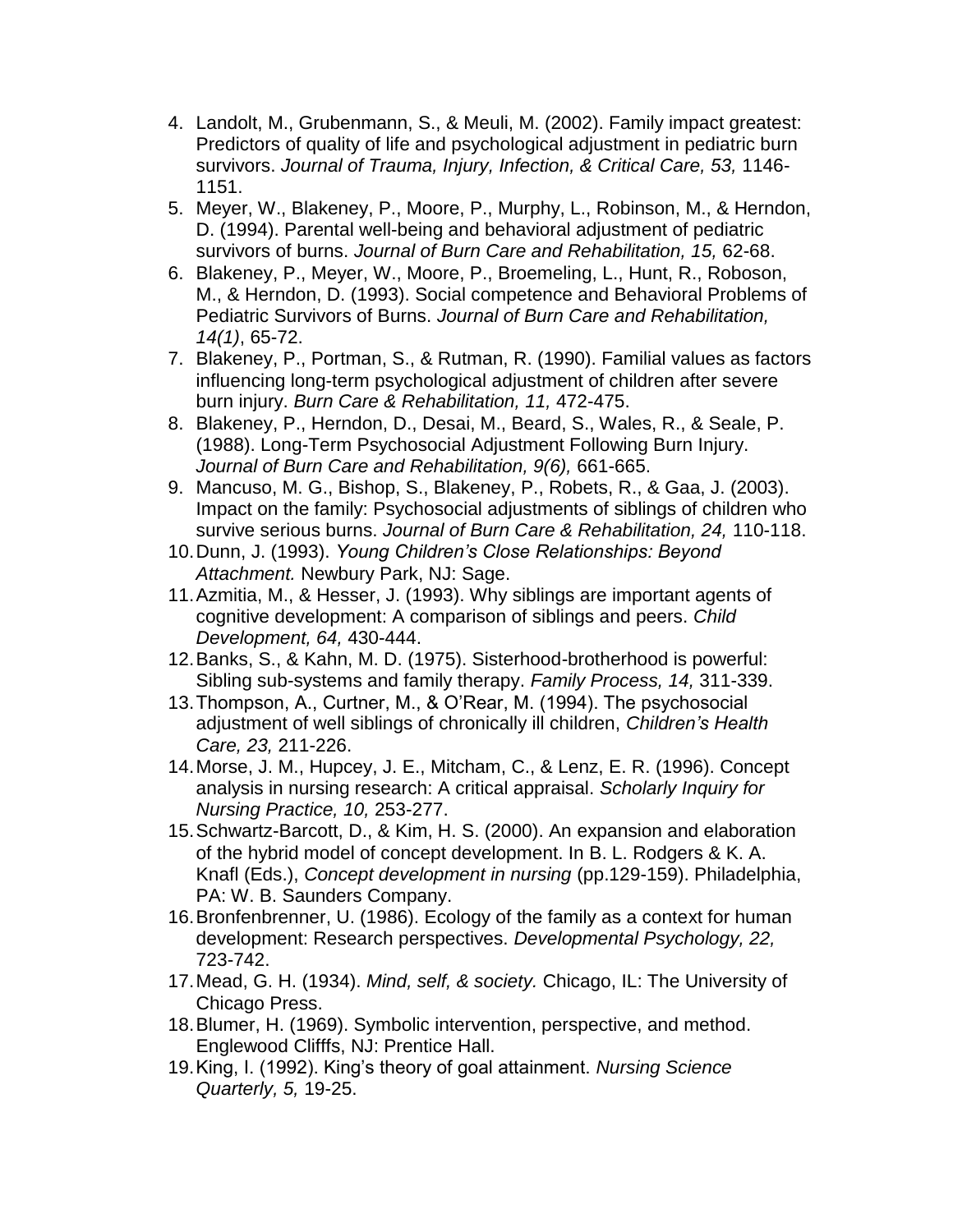- 20.King, I. (1981). *A Theory for Nursing.* New York, NY: John Wiley & Sons.
- 21.Frey, M. A., Sieloff, C. L., & Norris, D. M. (2002). King"s conceptual system and theory of goal attainment: Past, present, and future. *Nursing Science Quarterly, 15,* 107-112.
- 22.Williams, L. A. (2001). Imogene King"s interacting systems theory Application in emergency and rural nursing. *Online Journal of Rural Nursing and Health Care, 2*(1) [Online]. Available: [http:www,rno.org/journal/issues/Vol-2/issues-1/Williams.htm.](http://www,rno.org/journal/issues/Vol-2/issues-1/Williams.htm)
- 23.Doornbos, M. M. (2000). King"s systems framework and family health: The derivation and testing of a theory. *The Journal of Theory Construction & Testing, 4,* 20-26.
- 24.McKinney, N. L., & Dean, P. R. (2000). Application of King"s theory of dynamic interacting systems to the study of child abuse and the development of alcohol use/dependence in adult females. *Journal of Addictions Nursing, 12,* 73-82
- 25.Atkinson, R. (1998). *The life story interview.* Thousand Oaks, CA: Sage Publications.
- 26.Spradley, J. P. (1979). *The ethnographic interview.* Fort Worth, TX: Harcourt Brace Janovich College Publishers.
- 27.Lehna, C. (1998). A cancer sibling"s oral history. *Journal of Pediatric Oncology Nurses, 15,* 163-171.
- 28.Deater-Deckard, K., Dunn, J., & Lussier, G. (2002). Sibling relationships and social-emotional adjustment in different family contexts. *Social Development, 11,* 571-590.
- 29.Dunn, J., Deater-Deckard, K., Pickering, K., Golding, & ALSPAC Study Team. (1999). Siblings, parents, and partners: Family relationships within a longitudinal community study. *Journal of Child Psychology and Psychiatry, 40,* 1025-1037.
- 30.Dunn, J., Slomkowski, C., Beardsall, L., & Rende, R. (1994). Adjustment in middle childhood and early adolescence: Links with earlier and contemporary sibling relationships. *Journal of Child Psychology and Psychiatry, 35,* 491-504.
- 31.Kaminisky, L., & Dewey, D. (2001). Sibling relationships of children with autism. *Journal of Autism and Developmental Disorder, 31,* 399-410.
- 32.Pit-Ten Cate, I. M., & Loots, G. M. P. (2000). Experiences of siblings of children with physical disabilities: An empirical investigation. *Disabilities and Rehabilitation, 22,* 399-408.
- 33.Brody, G. H., Stoneman, Z., McCoy, J. K., & Forehand, R. (1992). Contemporaneous and longitudinal associations of sibling conflict with family relationship assessments and family discussions about sibling problems. *Child Development, 63*, 391-400.
- 34.Horwitz, W. A., & Kazak, A. E. (1990). Family adaptation to childhood cancer: Sibling and family systems variables. *Journal of Clinical Child Psychology, 19,* 221-228.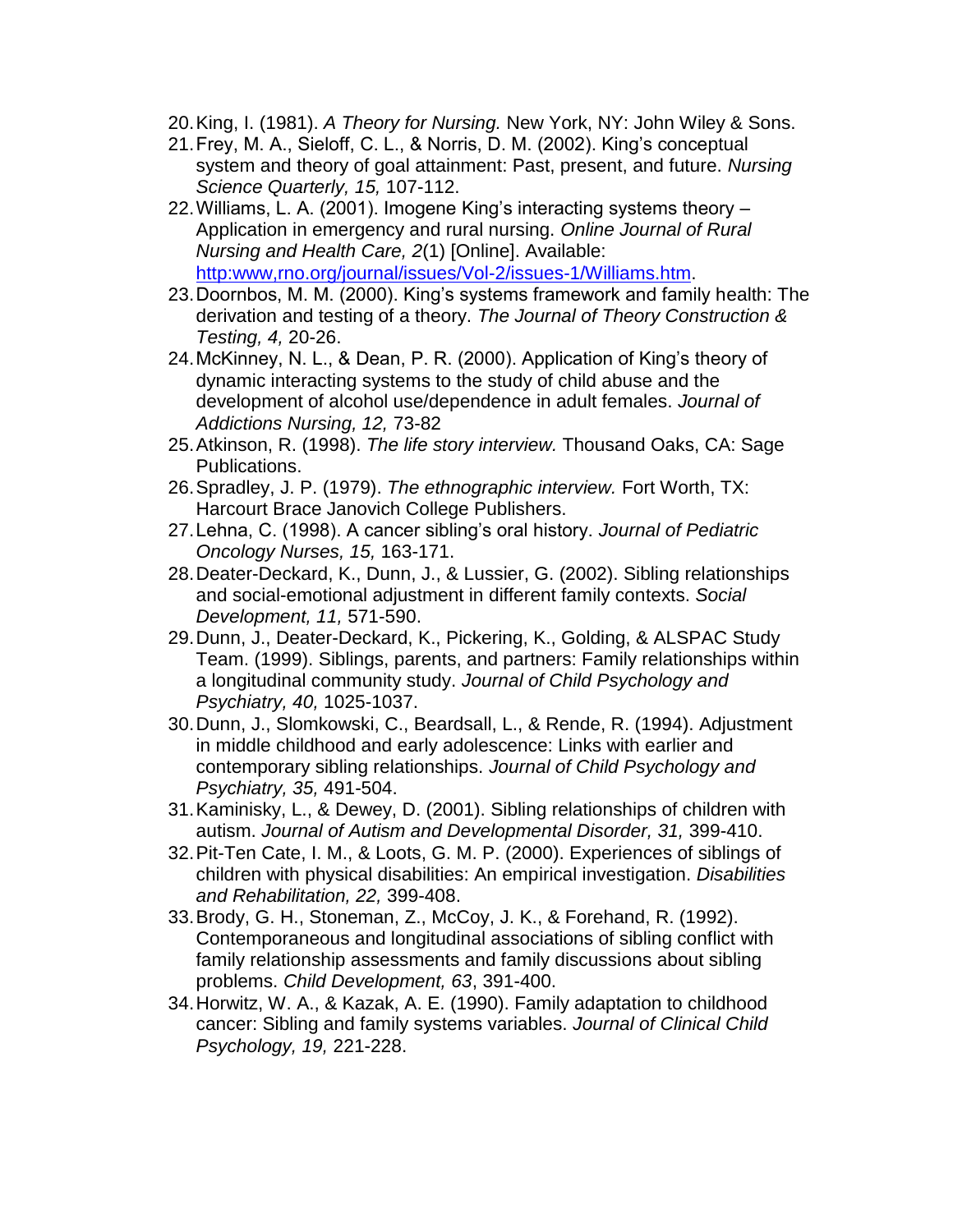- 35.McKeever, P. (1983). Siblings of chronically ill children: A literature review with implications for research and practice. *American Journal of Orthopsychiatry, 53,* 209-217.
- 36.Allen, P. J., & Vessey, J. A. (2004). *Primary care of the child with a chronic condition.* St. Louis, MO: Mosby.
- 37.Britton, C., & Moore, A. (2002). Views from the inside, part 2: What the children with arthritis said, and the experiences of siblings, mothers, fathers, and grandparents. *British Journal of Occupational Therapy, 65,* 413-19.
- 38.Hollidge, C. (2001). Psychological adjustment of siblings to a child with diabetes. *Health & Social Work, 26,* 15-25.
- 39.Carnevale, F. A., (1999). Striving to recapture our previous life: The experience of families with critically ill children. *Journal of Canadian Association of Critical Care Nurses, 10,* 16-22.
- 40.Wallace, H., MacQueen, J., Biehl, R., & Blackman, J. (1997). *Mosby's resource guide to children with disabilities and chronic illness.* St. Louis, MO: Mosby.

# **Table 1. Sibling interview guide – Grand Tour Questions**

- 1. Tell me what it was like in your family before the burn, at the time of the burn, after, and now.
- 2. Describe your home when your brother or sister or you were burned, inside, outside.
- 3. Tell me what did your family do for the holidays. At special times.
- 4. Tell me about physical problems which other family members may have had.
- 5. Are there things you had to change after the burn injury?
- 6. Describe your relationship with your brother or sister.
- 7. When A was burned tell me about your family.

# **Table 2. Sibling interview guide – Probe Questions**

Where did you live at the time (in a city or the country)? Please describe your home:

Single story?

How was it painted inside and out?

Did it have a basement or garage?

How many rooms?

Your bedroom?

What did you do for fun before A was burned?

How did you do in school before A was burned?

What was your favorite subject?

What was your least favorite subject?

What do you remember about the day A was burned?

Did you ever get angry about his illness?